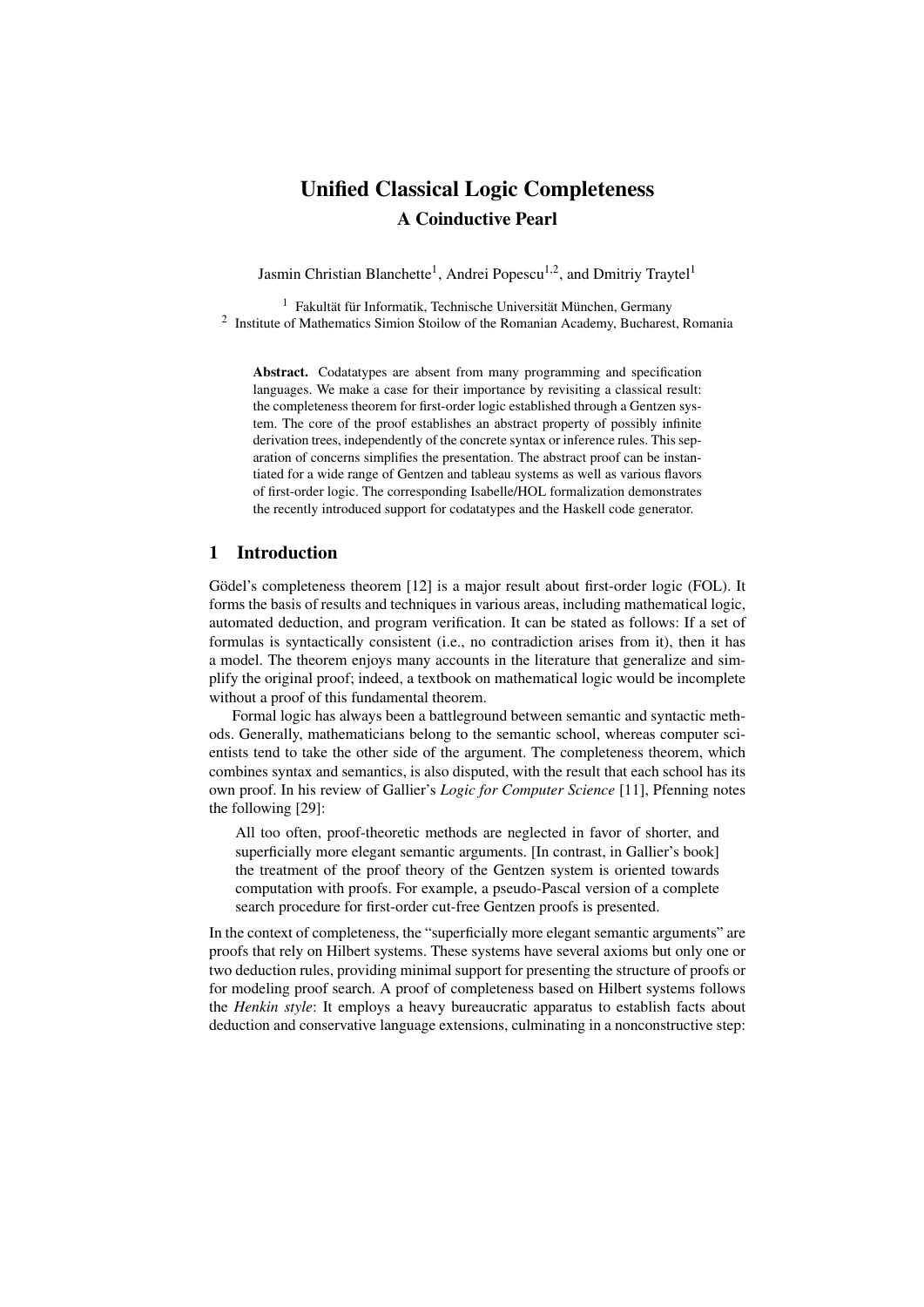an application of Zorn's lemma to extend any syntactically consistent set of formulas to a maximally consistent one, from which a model is produced.

In contrast, a proof of completeness based on more elaborate Gentzen or tableau systems follows the *Beth–Hintikka style* [\[20\]](#page-14-1). It performs a search that builds either a finite deduction tree yielding a proof (or refutation, depending on the system) or an infinite tree from which a countermodel (or model) can be extracted. Such completeness proofs have an intuitive content that stresses the tension of the argument: The deduction system systematically tries to prove the goal; a failure yields, at the limit, a countermodel.

The intuitive appeal of the Beth–Hintikka approach comes at a price: It requires reasoning about infinite derivation trees and infinite paths. Unfortunately, convenient means to reason about infinite (or lazy) data structures are lacking in mainstream mathematics. In textbooks, at best the trees are defined rigorously (e.g., as prefix-closed sets), but the reasoning relies on the intuitive notion of trees, as Gallier does. One could argue that trees are intuitive and do not need a formal treatment, but the same holds for the syntax of formulas, which is treated very rigorously in most of the textbooks.

This paper presents a rigorous Beth–Hintikka-style proof of the completeness theorem, based on a Gentzen system. The potentially infinite trees are captured by codatatypes (also called coinductive datatypes or final coalgebras) [\[18\]](#page-14-2). Another novel aspect of the proof is its modularity: The core tree construction argument is isolated from the proof system and concrete formula syntax (Section [3\)](#page-2-0). The abstract proof can be instantiated for a wide range of Gentzen and tableau systems as well as various flavors of FOL (Sections [4](#page-8-0) and [5\)](#page-9-0). This modularization replaces the textbook proofs by analogy. The core of the argument amounts to reasoning about a lazy functional program.

The proof is formalized in Isabelle/HOL [\[28\]](#page-14-3) (Section [6\)](#page-10-0). The tree construction makes use of a new definitional package for codatatypes [\[5\]](#page-13-2), which automates the derivation of characteristic theorems from specifications of the constructors. Through Isabelle's code generator [\[14\]](#page-14-4), the corecursive construction gives rise to a Haskell program that implements a semidecision procedure for validity instantiable with various proof systems, yielding verified sound and complete provers.

Conventions. Isabelle/HOL is a proof assistant based on classical higher-order logic (HOL) with Hilbert choice, the axiom of infinity, and rank-1 polymorphism. It is the logic of Gordon's original HOL system and of its many successors [\[13\]](#page-13-3). HOL notations are a mixture of functional programming and mathematics. We refer to Nipkow and Klein [\[27\]](#page-14-5) for a modern introduction. In this paper, the logic is viewed as a framework for expressing mathematics, much like set theory is employed by working mathematicians. In keeping with the standard semantics of HOL, types  $\alpha$  are identified with sets.

# <span id="page-1-0"></span>2 A Gentzen System for First-Order Logic

We fix a first-order language: a countably infinite set var of variables *<sup>x</sup>*, *<sup>y</sup>*, *<sup>z</sup>* and countable setsfsym and psym of function symbols *f* and predicate symbols *p* together with an assignment ar : fsym  $\oplus$  psym  $\rightarrow$  nat of numeric arities. Terms  $t \in$  term are symbolic expressions built inductively from variables by application of function symbols  $f \in$  fsym to tuples of arguments whose lengths respect the arities:  $f(t_1, \ldots, t_{\text{ar }f})$ . Atoms  $a \in \text{atom}$ are expressions of the form  $p(t_1, \ldots, t_{\text{ar }p})$ , where  $p \in \text{psym}$  and  $t_1, \ldots, t_{\text{ar }p} \in \text{term}$ .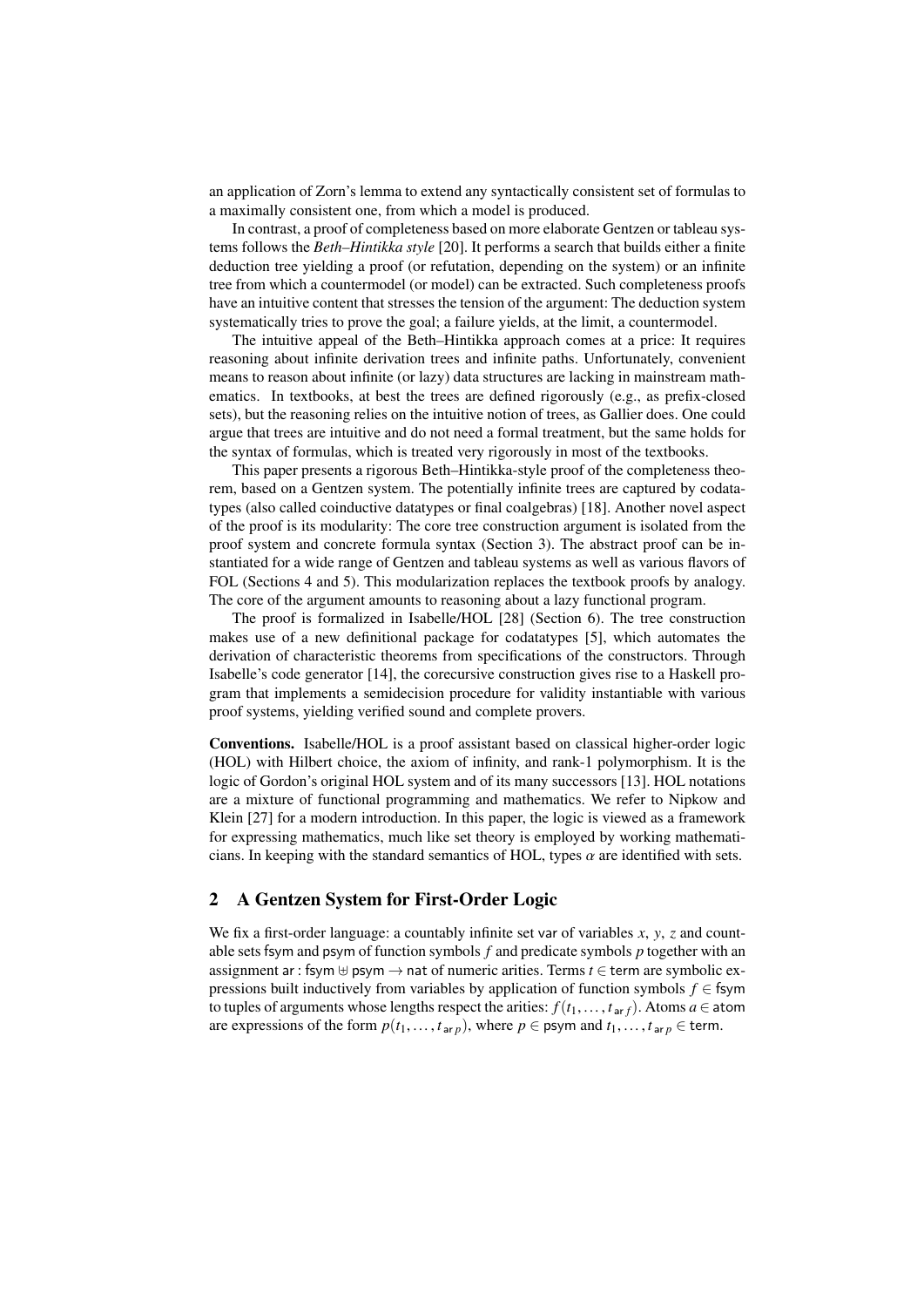Formulas  $\varphi$ ,  $\psi$  may be atoms, negations, conjunctions, or universal quantifications. They are defined as follows:

datatype fmla = Atm atom | Neg fmla | Conj fmla fmla | All var fmla

A structure  $\mathscr{S} = (S, (F_f)_{f \in \text{fsym}}, (P_p)_{p \in \text{psym}})$  for the given language consists of original structure set S together with a function  $F_f \colon S^n \to S$  for each n-ary  $f \in \text{fsym}$  and a a carrier set *S*, together with a function  $F_f: S^n \to S$  for each *n*-ary  $f \in$  fsym and a predicate  $P_p: S^n \to \text{bool}$  for each *n*-ary  $p \in \text{psym}$ . The notions of interpretation of a term *t* and satisfaction of a formula  $\varphi$  by a structure  $\mathscr S$  with respect to a variable valuation  $\xi$  : var  $\rightarrow$  *S* are defined in the standard way. For terms:

$$
\llbracket x \rrbracket_{\xi}^{\mathscr{S}} = \xi \, x \qquad \qquad \llbracket f(t_1, \ldots, t_n) \rrbracket_{\xi}^{\mathscr{S}} = F_f \left( \llbracket t_1 \rrbracket_{\xi}^{\mathscr{S}}, \ldots, \llbracket t_n \rrbracket_{\xi}^{\mathscr{S}} \right)
$$

For atoms:  $\mathscr{S} \models_{\xi} p(t_1, \ldots, t_n)$  iff  $P_p \left( [\![t_1]\!]_{\xi}^{\mathscr{S}}, \ldots, [\![t_n]\!]_{\xi}^{\mathscr{S}} \right)$ . For formulas:

$$
\mathscr{S} \models_{\xi} \text{Atm } a \text{ iff } \mathscr{S} \models_{\xi} a \qquad \mathscr{S} \models_{\xi} \text{Conj } \varphi \psi \text{ iff } \mathscr{S} \models_{\xi} \varphi \land \mathscr{S} \models_{\xi} \psi
$$
  

$$
\mathscr{S} \models_{\xi} \text{Neg } \varphi \text{ iff } \mathscr{S} \not\models_{\xi} \varphi \qquad \mathscr{S} \models_{\xi} \text{All } x \varphi \text{ iff } \forall a \in S. \ \mathscr{S} \models_{\xi[x \leftarrow a]} \varphi
$$

The following substitution lemma relates the notions of satisfaction and captureavoiding substitution  $\varphi[t/x]$  of a term *t* for a variable *x* in a formula  $\varphi$ :

# <span id="page-2-1"></span>**Lemma 1.**  $\mathscr{S} \models_{\xi} \varphi[t/x]$  *iff*  $\mathscr{S} \models_{\xi[x \leftarrow [\![t]\!]_{\xi}^{\mathscr{S}}]} \varphi$ .

A sequent is a pair  $\Gamma \triangleright \Delta$  of finite formula sets. Satisfaction is extended to sequents:  $\mathscr{S} \models_{\xi} \Gamma \triangleright \Delta \text{ iff } (\forall \varphi \in \Gamma \ldotp \mathscr{S} \models_{\xi} \varphi) \Rightarrow (\exists \psi \in \Delta \ldotp \mathscr{S} \models_{\xi} \psi).$ 

The proof system on sequents is defined inductively as follows, where the notation Γ,  $\varphi$  abbreviates the set Γ∪ { $\varphi$ }:

$$
\frac{\Gamma \rhd \Delta, \varphi}{\Gamma, \text{Atm } a \rhd \Delta, \text{Atm } a} \text{AX} \qquad \frac{\Gamma \rhd \Delta, \varphi}{\Gamma, \text{Neg } \varphi \rhd \Delta} \text{NEGL} \qquad \frac{\Gamma, \varphi \rhd \Delta}{\Gamma \rhd \Delta, \text{Neg } \varphi} \text{NEGR}
$$
\n
$$
\frac{\Gamma, \varphi, \psi \rhd \Delta}{\Gamma, \text{Conj } \varphi \psi \rhd \Delta} \text{CONJL} \qquad \frac{\Gamma \rhd \Delta, \varphi \qquad \Gamma \rhd \Delta, \psi}{\Gamma \rhd \Delta, \text{Conj } \varphi \psi} \text{CONJR}
$$
\n
$$
\frac{\Gamma, \text{All } x \varphi, \varphi[t/x] \rhd \Delta}{\Gamma, \text{All } x \varphi \rhd \Delta} \text{ALLL} \qquad \frac{\Gamma \rhd \Delta, \varphi[y/x]}{\Gamma \rhd \Delta, \text{All } x \varphi} \text{ (y fresh)}
$$

The rules are applied from bottom to top. One chooses a formula from either side of the sequent, the eigenformula, and applies a rule according to the topmost connective or quantifier. For a given choice of eigenformula, at most one rule is applicable. The aim of applying the rules is to prove the sequent by building a finite derivation tree whose branches are closed by an axiom (Ax). The completeness theorem states that any sequent  $\Gamma \triangleright \Delta$  either is provable (denoted by  $\vdash$ ) or has a countermodel, i.e., a structure  $\mathscr S$  and a valuation  $\xi$  that falsify it:  $\Gamma \triangleright \Delta \vee (\exists \mathscr{S}, \xi, \mathscr{S} \not\models_{\xi} \Gamma \triangleright \Delta)$ .

### <span id="page-2-0"></span>3 Abstract Completeness

The proof of the completeness theorem is divided in two parts. The first part, described in this section, focuses on the core of the completeness argument in an abstract, syntaxfree manner. This level captures the tension between the existence of a proof or of an abstract notion of countermodel; the latter is introduced through what we call an escape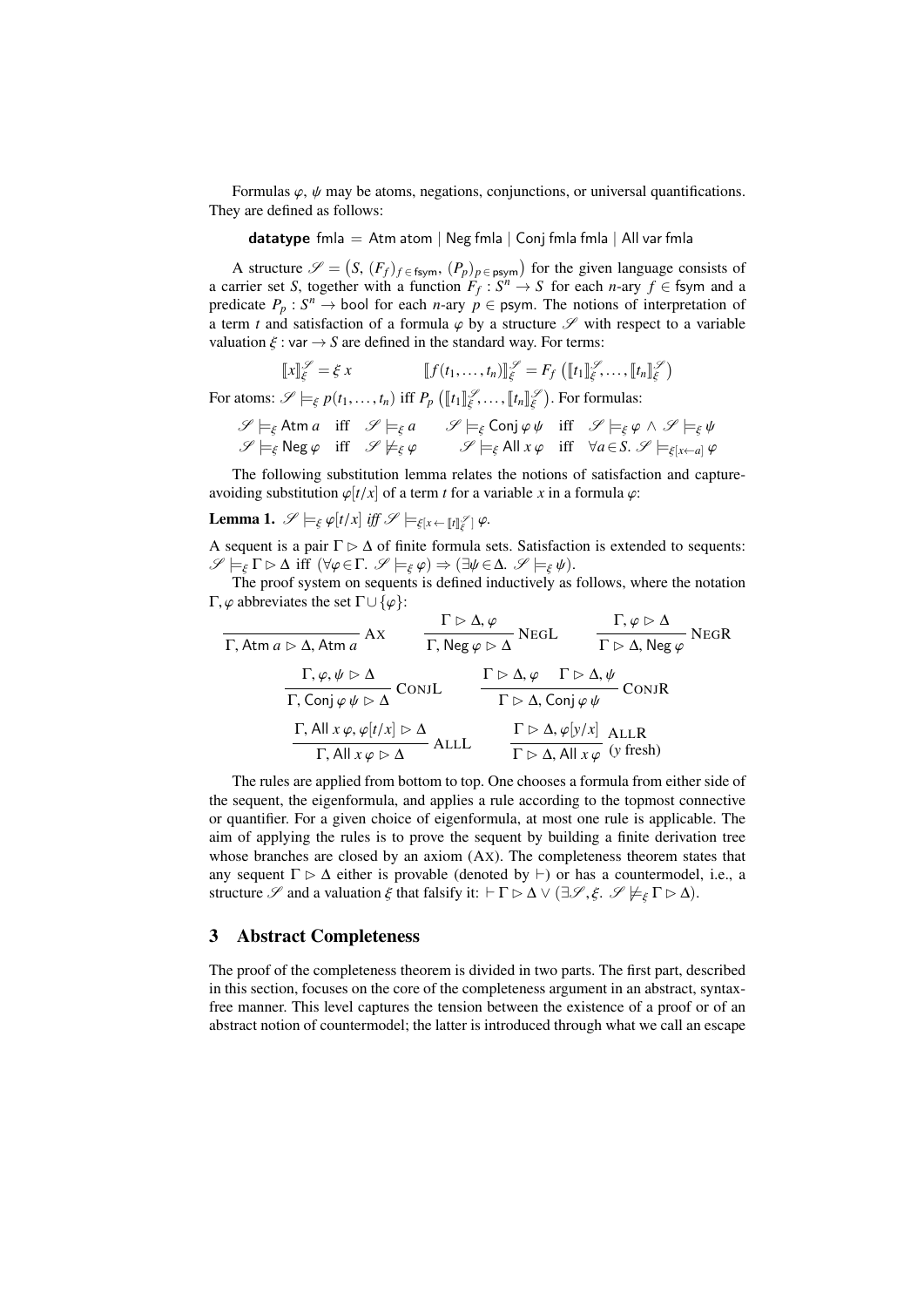path—an infinite sequence of rule applications that "escapes" the proof attempt. The tension is distilled in a completeness result: Either there exists a finite derivation tree or there exists an infinite derivation tree with a suitable escape path. The second part maps the abstract escape path to a concrete, proof-system-specific countermodel. Section [4](#page-8-0) performs this connection for the Gentzen system presented in Section [2.](#page-1-0)

Rule Systems. We abstract away the syntax of formulas and sequents and the specific rules of the proof system. We fix countable sets state and rule for states and rules. A state represents a formal statement in the logic. We assume that the meaning of the rules is given by an effect relation eff : rule  $\rightarrow$  state  $\rightarrow$  state fset  $\rightarrow$  bool, where  $\alpha$  fset denotes the set of finite subsets of α. The reading of eff *r s ss* is as follows: Starting from state *s*, applying rule *r* expands *s* into the states *ss*. The triple  $\mathcal{R} =$  (state, rule, eff) forms a *rule system*.

<span id="page-3-0"></span>*Example 1.* The Gentzen system from Section [2](#page-1-0) can be presented as a rule system. The set state is the set of sequents, and rule consists of the following: a rule  $AX_a$  for each atom *a*; rules NEGL<sub> $\varphi$ </sub> and NEGR<sub> $\varphi$ </sub> for each formula  $\varphi$ ; rules CONJL<sub> $\varphi,\psi$ </sub> and CONJR<sub> $\varphi,\psi$ </sub> for each pair of formulas  $\varphi$  and  $\psi$ ; a rule ALLL<sub>*x*, $\varphi$ </sub>, for each variable *x*, formula  $\varphi$ , and term *t*; and a rule ALLR<sub>*x*, $\varphi$ </sub> for each variable *x* and formula  $\varphi$ .

The eigenformula is part of the rule. Hence we have a countably infinite number of rules. The effect is defined as follows, where semicolons (;) separate set elements:

eff  $\mathbf{A} \mathbf{X}_a$  ( $\Gamma$ , Atm  $a \triangleright \Delta$ , Atm  $a$ )  $\emptyset$ eff  $NEGR_{\varphi}$  ( $\Gamma \rhd \Delta$ , Neg  $\varphi$ )  $\{\Gamma, \varphi \rhd \Delta\}$ eff  $NEGL_{\omega}$  (Γ,  $Neg \varphi \triangleright \Delta$ )  $\{\Gamma \triangleright \Delta, \varphi\}$ eff CONJ $L_{\varphi,\psi}$  (Γ, Conj  $\varphi \psi \triangleright \Delta$ )  $\{\Gamma, \varphi, \psi \triangleright \Delta\}$ eff CONJ $\mathsf{R}_{\varphi,\psi}$  ( $\Gamma \triangleright \Delta$ , Conj  $\varphi \psi$ )  $\{\Gamma \triangleright \Delta, \varphi; \Gamma \triangleright \Delta, \psi\}$ eff ALL $L_{x,\varphi,t}$  (Γ, All  $x \varphi \triangleright \Delta$ ) {Γ, All  $x \varphi, \varphi[t/x] \triangleright \Delta$ } eff ALLR<sub>*x*, $\varphi$ </sub> ( $\Gamma \triangleright \Delta$ , All  $x \varphi$ ) { $\Gamma \triangleright \Delta$ ,  $\varphi$ [*y*/*x*]} where *y* is fresh for  $\Gamma$  and All  $x \varphi$ 

Derivation Trees. Possibly infinite trees are represented by the following codatatype:

codatatype  $\alpha$  tree = Node (lab:  $\alpha$ ) (sub: ( $\alpha$  tree) fset)

This definition introduces a constructor Node :  $\alpha \rightarrow (\alpha \text{ tree})$  fset  $\rightarrow \alpha$  tree and two selectors lab :  $\alpha$  tree  $\rightarrow \alpha$ , sub :  $\alpha$  tree  $\rightarrow (\alpha$  tree) fset. Trees have the form Node *a Ts*, where *a* is the tree's *label* and *Ts* is the finite set of its (immediate) *subtrees*. The codatatype keyword indicates that, unlike for inductive datatypes, this tree formation rule may be applied an infinite number of times.

A *step* combines the current state and the rule to be applied: step = state  $\times$  rule. Derivation trees are defined as trees labeled by steps, dtree  $=$  step tree, in which the root's label (*s*,*r*) represents the proved goal *<sup>s</sup>* and the first (backward) applied rule *<sup>r</sup>*. The well-formed derivation trees are captured by the predicate wf : dtree  $\rightarrow$  bool defined by the coinductive rule

$$
\frac{\text{eff } r \ s \ (\text{image (fst} \circ \text{lab}) \ Ts) \quad \forall T \in Ts. \ \text{wf } T}{\text{wf (Node } (s, r) \ Ts)} \ \text{WF}
$$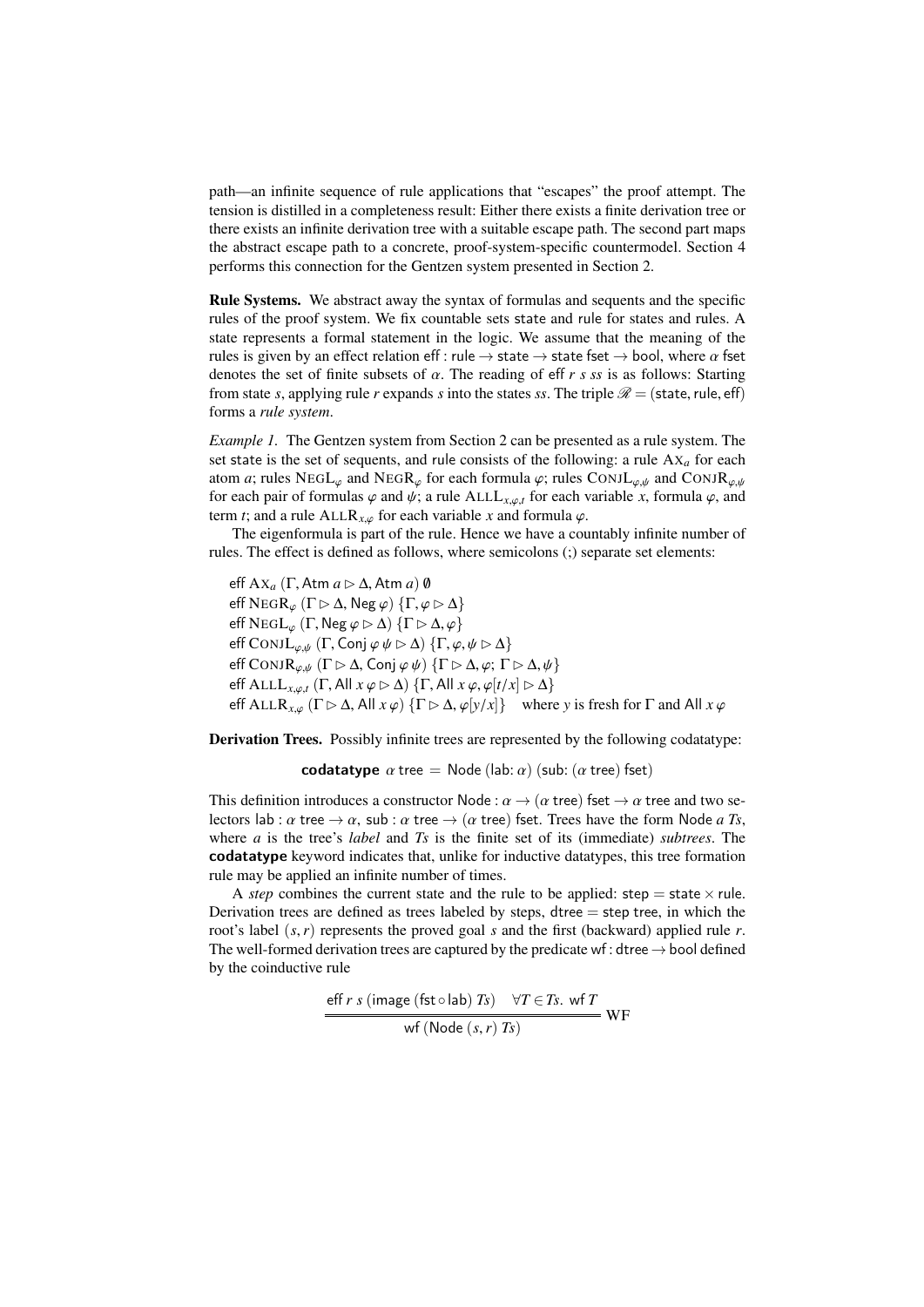(Double lines distinguish coinductive rules from their inductive counterparts.) Thus, the predicate wf is the greatest (weakest) solution to

$$
\mathsf{wf} \, (\mathsf{Node}\, (s,r) \, \mathsf{Ts}) \Leftrightarrow \mathsf{eff} \, \mathsf{r} \, \mathsf{s} \, (\mathsf{image}\, (\mathsf{fst} \circ \mathsf{lab}) \, \mathsf{Ts}) \land (\forall \mathsf{T} \in \mathsf{Ts}. \, \mathsf{wf} \, \mathsf{T})
$$

The term image *f A* denotes the image of set *A* through function *f* , and fst is the left projection operator (i.e., fst  $(x, y) = x$ ).

The first assumption requires that the rule *r* from the root be applied to obtain the subtrees' labels. The second assumption requires that wellformedness hold for the immediate subtrees. The coinductive nature of the definition ensures that these properties hold for arbitrarily deep subtrees of *T*, even if *T* has infinite paths.

Proofs. The finite derivation trees—the trees that would result from an inductive datatype definition with the same constructors—can be carved out of the codatatype dtree using the predicate finite defined inductively (i.e., as a least fixpoint) by the rule

$$
\frac{\forall T \in Ts. \text{ finite } T}{\text{finite } (\text{Node } (s, r) \text{ } Ts)} \text{ FIN}
$$

A *proof* of a state *s* is a finite well-formed derivation tree with the state *s* at its root. An infinite well-formed derivation tree represents a failed proof attempt.

*Example 2.* Given the instantiation of Example [1,](#page-3-0) Figure [1](#page-4-0) shows a finite derivation tree for the sequent All  $x (p(x)) \triangleright$  Conj  $(p(y)) (p(z))$  written using the familiar syntax for logical symbols. Figure [2](#page-4-1) shows an infinite tree for the same sequent.

Escape Paths. An infinite path in a derivation tree can be regarded as a way to "escape" the proof. To represent infinite paths independently of trees, we introduce the codatatype of streams over a type  $\alpha$  with the constructor SCons and the selectors shead and stail:

codatatype  $\alpha$  stream = SCons (shead:  $\alpha$ ) (stail:  $\alpha$  stream)

$$
\frac{\forall x. p(x), p(y) \triangleright p(y)}{\forall x. p(x) \triangleright p(y)} \frac{A X_{p(y)}}{A L L L_{x, p(x), y}} \frac{\forall x. p(x), p(z) \triangleright p(z)}{\forall x. p(x) \triangleright p(z)} \frac{A X_{p(z)}}{A L L L_{x, p(x), z}}{\text{ALL}_{x, p(x), p(z)}} \text{ALL}_{x, p(y), p(z)}
$$

<span id="page-4-0"></span>Fig. 1. A proof

|                                                                                          | $= ALLL_{x,p(x),y}$                                                                                                          |  |
|------------------------------------------------------------------------------------------|------------------------------------------------------------------------------------------------------------------------------|--|
| $AX_{p(y)}$<br>$\overline{\forall x. p(x), p(y)} \triangleright p(y)$ ALL $L_{x,p(x),y}$ | $\overline{\forall x. p(x), p(y) \triangleright p(z)}$ ALL $L_{x,p(x),y}$                                                    |  |
| $\forall x. p(x) \triangleright p(y)$                                                    | $\forall x. p(x), p(y) \triangleright p(z)$ ALL $L_{x,p(x),y}$<br>$\forall x. p(x) \triangleright p(z)$ CONJ $R_{p(y),p(z)}$ |  |
| $\forall x. p(x) \triangleright p(y) \wedge p(z)$                                        |                                                                                                                              |  |

<span id="page-4-1"></span>Fig. 2. A failed proof attempt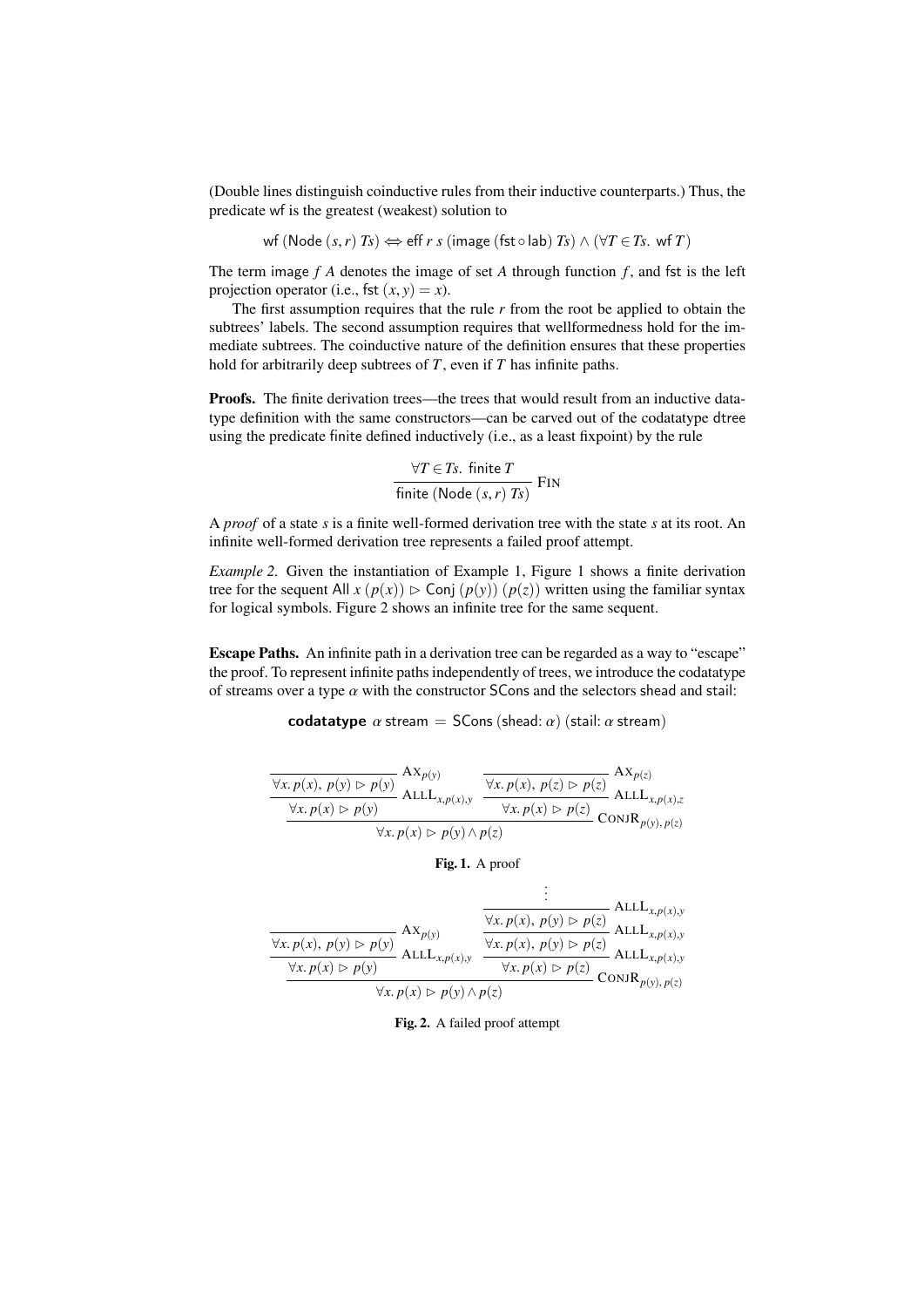The coinductive predicate ipath : dtree  $\rightarrow$  step stream  $\rightarrow$  bool ascertains whether a stream of steps is an infinite path in a tree:

$$
\frac{T \in T_s \quad \text{ipath } T \, \sigma}{\text{ipath } (\text{Node } (s, r) \, T_s) \, (\text{SCons } (s, r) \, \sigma)} \, \text{IPATH}
$$

An *escape path* is a stream of steps that can form an infinite path in a derivation tree. It is defined coinductively as the predicate epath : step stream  $\rightarrow$  bool, which requires that every element in the given stream be obtained by applying an existing rule and choosing one of the resulting states:

eff 
$$
r s s s
$$
  $s' \in ss$   $\text{epath (SCons } (s', r') \sigma)$   
epath (SCons  $(s, r)$  (SCons  $(s', r') \sigma)$ )

<span id="page-5-2"></span>The following lemma is easy to prove by coinduction.

**Lemma 2.** *For any stream*  $\sigma$  *and tree T*, *if* wf *T and ipath* $\sigma$ *T, then* epath $\sigma$ *.* 

<span id="page-5-0"></span>*Example 3.* The stream

 $(\forall x. p(x) \triangleright p(y) \land p(z)) \cdot (\forall x. p(x) \triangleright p(z)) \cdot (\forall x. p(x), p(y) \triangleright p(z))^{\infty}$ 

where  $s \cdot \sigma =$  SCons  $s \sigma$  and  $s^{\infty} = s \cdot s \cdot ...$  is an escape path for the tree of Figure [2.](#page-4-1)

Since the trees are finitely branching, König's lemma applies. Its proof allows us to study a first simple corecursive definition.

<span id="page-5-1"></span>**Lemma 3.** *If the tree*  $T$  *is infinite, there exists an infinite path*  $\sigma$  *in*  $T$ *.* 

*Proof.* By the contrapositive of FIN, if Node  $(s, r)$  *Ts* is infinite, there exists an infinite subtree *T* ∈ *Ts*. Let f : {*T* ∈ dtree.  $\neg$  finite *T*}  $\rightarrow$  {*T* ∈ dtree.  $\neg$  finite *T*} be a function witnessing this fact—i.e., f *T* is an immediate infinite subtree of *T*. The desired infinite path  $p: \{T \in \text{dtree.} \rightarrow \text{finite } T\} \rightarrow \text{step stream can be defined by primitive co$ recursion over the codatatype of streams:  $p T = S \text{Cons} (\text{lab } T) (p (f T))$ . The predicate ipath (p *T*) *T* holds by straightforward coinduction on the definition of ipath.  $\Box$ 

Countermodel Paths. A countermodel path is a structure that witnesses the unprovability of a state *s*. Any escape path starting in *s* is a candidate for a countermodel path, given that it indicates a way to apply the proof rules without reaching any result. For it to be a genuine countermodel path, all possible proofs must have been attempted. More specifically, whenever a rule becomes enabled along the escape path, it is eventually applied later in the sequence. For FOL with sequents as states, such paths can be used to produce actual countermodels by interpreting as true (resp. false) all statements made along the path on the left (resp. right) of the sequents.

A rule *<sup>r</sup>* is *enabled* in a state *<sup>s</sup>* if it has an effect (i.e., <sup>∃</sup>*ss*. eff *r s ss*). This is written enabled *r s*. For any rule *r*, stream  $\sigma$ , and predicate  $P : \alpha$  stream  $\rightarrow$  bool:

- taken<sub>*r*</sub>  $\sigma$  iff *r* is taken at the start of the stream (i.e., shead  $\sigma = (s, r)$  for some *s*);
- enabledAt<sub>*r*</sub>  $\sigma$  iff *r* is enabled at the beginning of the stream (i.e., if shead  $\sigma = (s, r')$ , then enabled *r* s): then enabled *r s*);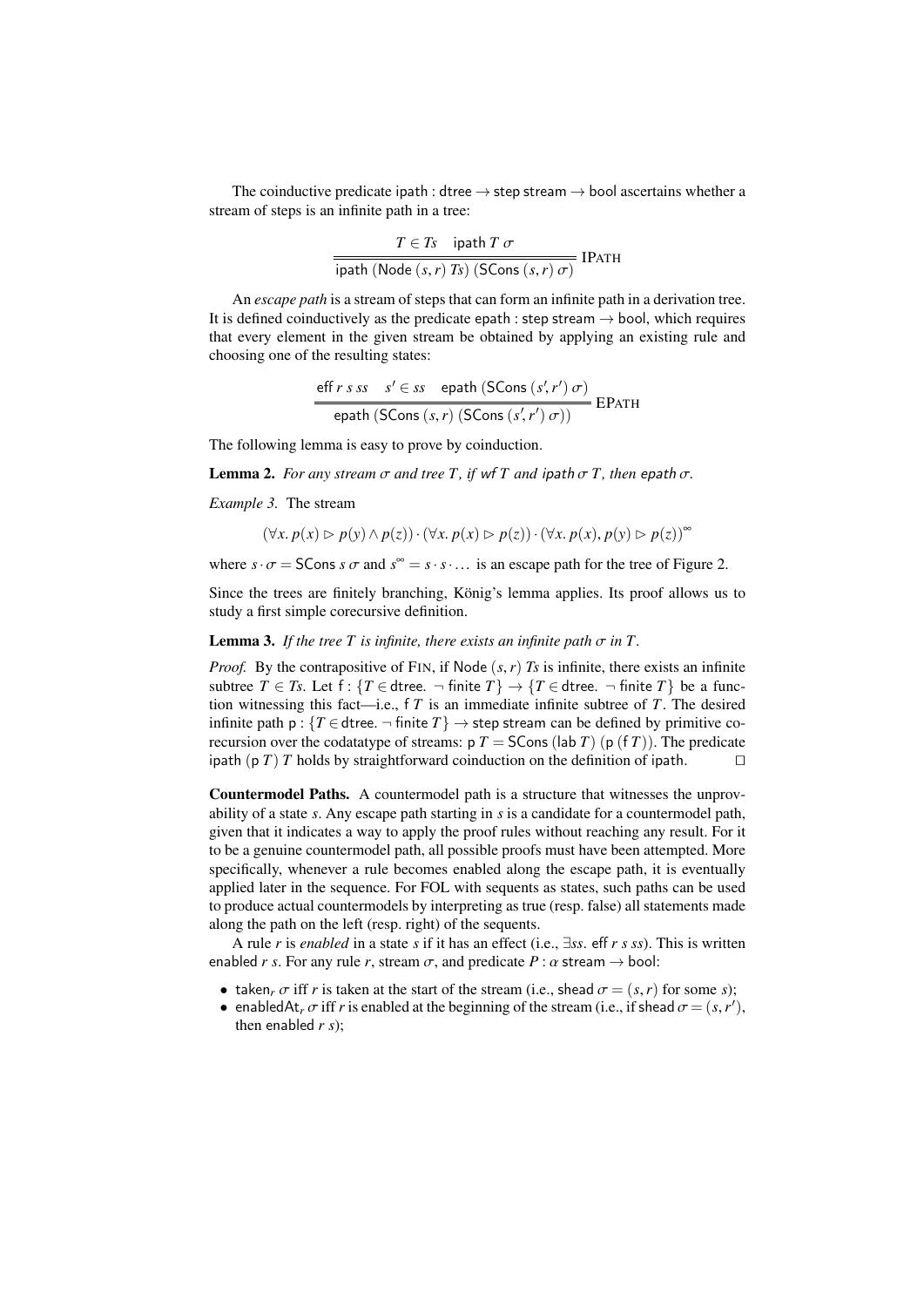| $ALLL_{x,p(x),t_4}$                                                                                                                                                                                                                                                                                                       |  |
|---------------------------------------------------------------------------------------------------------------------------------------------------------------------------------------------------------------------------------------------------------------------------------------------------------------------------|--|
| $\frac{\forall x. p(x), p(t_1), p(t_2), p(t_3) \triangleright q(y)}{\forall x. p(x), p(t_1), p(t_2) \triangleright q(y)}$ ALL $L_{x,p(x),t_3}$<br>$\frac{\forall x. p(x), p(t_1), p(t_2) \triangleright q(y)}{\forall x. p(x), p(t_1) \triangleright q(y)}$ ALL $L_{x,p(x),t_1}$<br>$\forall x. p(x) \triangleright q(y)$ |  |
|                                                                                                                                                                                                                                                                                                                           |  |
|                                                                                                                                                                                                                                                                                                                           |  |

<span id="page-6-0"></span>Fig. 3. A derivation tree with a countermodel path

- ev *P*  $\sigma$  ("eventually *P*") iff *P* is true for some suffix of  $\sigma$ ;
- alw *P*  $\sigma$  ("always *P*") iff *P* is true for all suffixes of  $\sigma$ .

A stream of steps  $\sigma$  is *saturated* if, at each point, any enabled rule is taken at a later point:  $\forall r \in \text{rule.}$  alw  $(\lambda \sigma')$  enabledAt<sub>*r*</sub>  $\sigma' \Rightarrow$  ev taken<sub>*r*</sub>  $\sigma'$ )  $\sigma$ . A *countermodel path* for a state *s* is a saturated escape path  $\sigma$  starting at *s* (i.e., shead  $\sigma = (s, r)$  for some *r*).

*Example 4.* The escape path given in Example [3](#page-5-0) is not saturated, because the rule ALL $L_{x,p(x),z}$  is enabled starting from the first position but never taken.

*Example 5.* The escape path associated with the tree of Figure [3](#page-6-0) is a countermodel path for  $\forall x. p(x) \triangleright q(y)$ , assuming that each possible term occurs infinitely often in the sequence  $t_1, t_2, \ldots$  The only enabled rules along the path are of the form  $ALL_{x,p(x),}$ , and each is always eventually taken.

Completeness. For the proof of completeness, we assume that the set of rules satisfies the following properties:

- *Availability*: At each state, at least one rule is enabled (i.e., <sup>∀</sup>*s*. <sup>∃</sup>*r*. enabled *r s*).
- *Persistence*: At each state, if a rule is enabled but not taken, it remains enabled (i.e.,  $\forall s, r, r', s', ss$ . enabled  $r' s \wedge r' \neq r \wedge \text{eff } r s s s \wedge s' \in \text{set } ss \Rightarrow \text{ enabled } r' s'.$

(We will later remove the first condition with Theorem [6.](#page-8-1)) The above conditions are local properties of the rules' effect, not global properties of the proof system. This makes them easy to verify for particular systems.

Saturation is a stronger condition than the standard properties of fairness and justice [\[10\]](#page-13-4). Fairness would require the rules to be continuously enabled to guarantee that they are eventually taken. The property of justice is stronger in that it would require the rules to be enabled infinitely often, but not necessarily continuously. Saturation goes further: If a rule is ever enabled, it will certainly be chosen at a later point. Saturation may seem too strong for the task at hand; however, in the presence of persistence, the notions of fairness, justice, and saturation all coincide.

<span id="page-6-1"></span>Theorem 4. *Given a rule system that fulfills availability and persistence, every state admits a proof or a countermodel path.*

*Proof.* The proof uses the following combinators:

- stake :  $\alpha$  stream  $\rightarrow$  nat  $\rightarrow \alpha$  list maps  $\rho$  and  $n$  to the list of the first  $n$  elements of  $\rho$ ;
- smap :  $(\alpha \rightarrow \beta) \rightarrow \alpha$  stream  $\rightarrow \beta$  stream maps f to every element of the stream;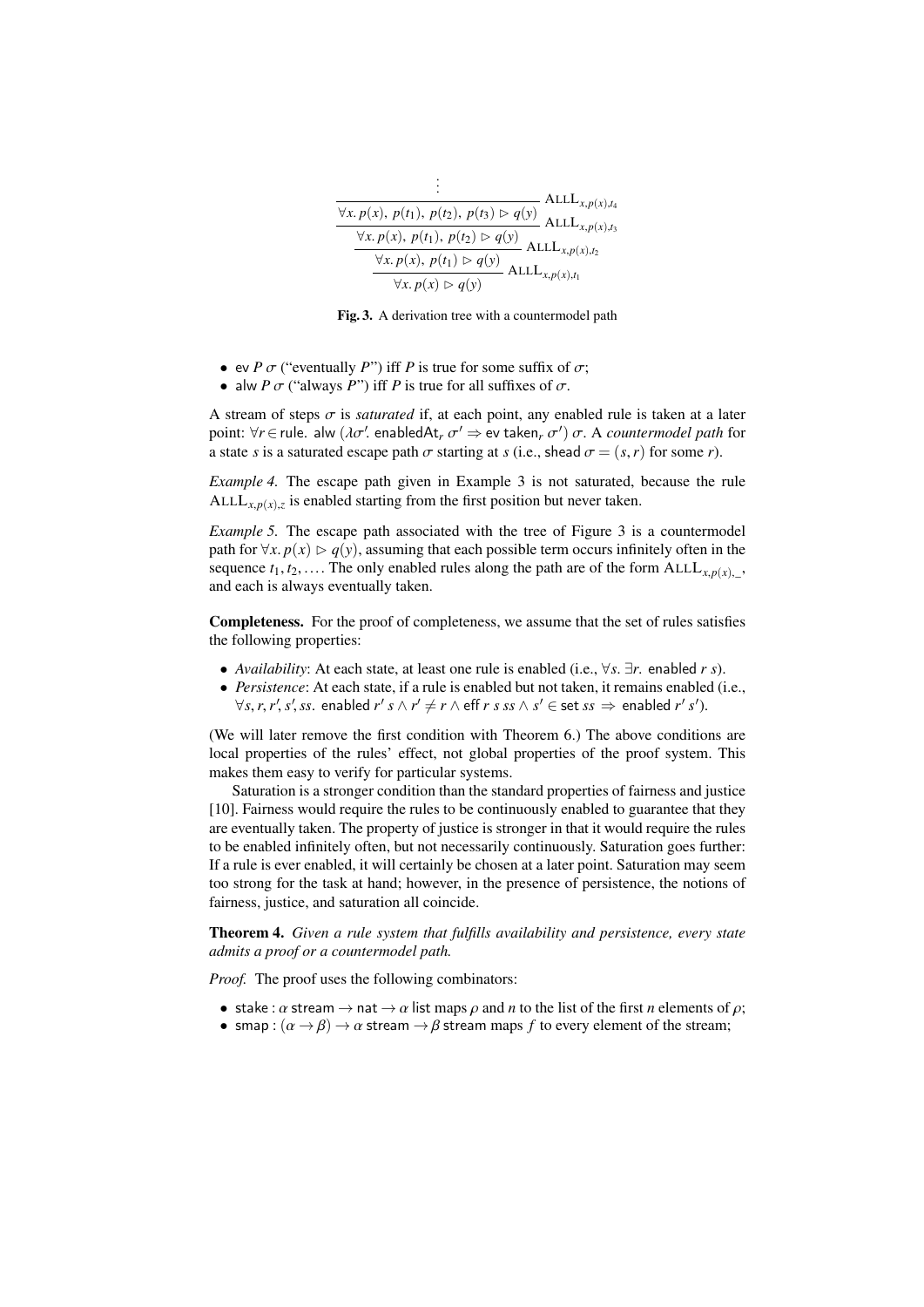- nats : nat stream denotes the stream of natural numbers:  $0.1.2.3...$ ;
- flat: ( $\alpha$  list) stream  $\rightarrow \alpha$  stream maps a stream of finite nonempty lists to the stream obtained by concatenating those lists;
- sdropWhile :  $(\alpha \rightarrow \text{bool}) \rightarrow \alpha$  stream  $\rightarrow \alpha$  stream removes the maximal prefix of elements that fulfill a given predicate from a given stream (or returns an irrelevant default value if the predicate holds for all elements of the stream).

We start by constructing a stream of rules fenum in a fair fashion, so that every rule occurs infinitely often in fenum. Let enum be a stream such that its elements cover the entire set rule (which is required to be countable). Take fenum  $=$ flat (smap (stake enum) (stail nats)). Thus, if enum =  $r_1 \cdot r_2 \cdot r_3 \cdot ...$ , then fenum =  $r_1 \cdot r_1 \cdot r_2 \cdot r_1 \cdot r_2 \cdot r_3 \cdot \ldots$ 

Let *s* be a state. Using fenum, we build a derivation tree  $T_0$  labeled with *s* such that all its infinite paths are saturated. Let fair be the subset of rule stream consisting of the fair streams. Clearly, any suffix of an element in fair also belongs to fair. In particular, fenum and all its suffixes belong to fair. Given  $\rho \in \text{fair}$  and  $s \in \text{state}$ , sdropWhile  $(\lambda r, - \text{enabled } r s) \rho$  has the form SCons  $r \rho'$ , making *r* the first enabled<br>rule in  $\rho$ . Such a rule exists because, by availability at least one rule is enabled in rule in  $\rho$ . Such a rule exists because, by availability, at least one rule is enabled in *s* and, by fairness, all the rules occur in  $\rho$ . Since enabled *r s*, we can pick a state set *ss* such that eff *r s ss*. We define mkTree : fair  $\rightarrow$  state  $\rightarrow$  dtree corecursively as mkTree  $\rho$  *s* = Node (*s*, *r*) (image (mkTree  $\rho'$ ) *ss*).<br>We prove that for all  $\rho \in$  fair and *s* the derive

We prove that, for all  $\rho \in$  fair and *s*, the derivation tree mkTree  $\rho$  *s* is well formed and all its infinite paths are saturated. Wellformedness is obvious because at each point the continuation is built starting with the effect of a rule. For saturation, we show that if rule *r* is enabled at state *s* and ipath (mkTree  $\rho$  *s*)  $\sigma$ , then *r* appears along  $\sigma$  (i.e., there exists a state *s'* such that  $(s', r)$  is in  $\sigma$ ). This follows by induction on the position of *r* in  $\alpha$ , nos *r*  $\alpha$ —formally the length of the shortest list  $\alpha_0$  such that  $\alpha - \alpha_0 \otimes S$ Cons *r* in  $\rho$ , pos  $r \rho$ —formally, the length of the shortest list  $\rho_0$  such that  $\rho = \rho_0 \otimes$  SCons  $r_$ , where  $\omega$  denotes concatenation. Let *r'* be the first rule from  $\rho$  enabled at state *s*. If  $r - r'$  then  $m$  **From**  $\alpha$  s has label (s r) already. Otherwise,  $\alpha$  has the form  $\alpha$ ,  $\omega$   $\alpha'$   $\alpha'$ *r* = *r'*, then mkTree *ρ s* has label (*s*,*r*) already. Otherwise, *ρ* has the form *ρ*<sub>1</sub> @ [*r'*] @ *ρ'*, with *r* not in *o*, hence nos *r o'* < nos *r* 0. From the definitions of insthe and mkTree, it with *r* not in  $\rho_1$ , hence pos  $r \rho' <$  pos  $r \rho$ . From the definitions of ipath and mkTree, it follows that insth (mkTree  $\rho'$  s') (stail  $\sigma$ ) holds for some  $s' \in$  ss such that eff  $r s'$  ss. By follows that ipath  $(mkTree \rho' s')$  (stail  $\sigma$ ) holds for some  $s' \in ss$  such that eff *r s' ss*. By the induction hypothesis, *r* appears along stail  $\sigma$ , hence along  $\sigma$  as desired. In particular,  $T_0 = m$  KTree fenum *s* is well formed and all its infinite paths are saturated.

Finally, if  $T_0$  is finite, it is the desired finite derivation tree. Otherwise, by Lemma [3](#page-5-1) (König) it has an infinite path. This path is necessarily saturated; by Lemma [2,](#page-5-2) it is the desired countermodel path.

Theorem [4](#page-6-1) captures the abstract essence of arguments from the literature, although this is sometimes hard to grasp under the thick forest of syntactic details and concrete strategies for fair enumeration: A fair tree is constructed, which attempts a proof; in case of failure, the tree exhibits a saturated escape path.

If we are not interested in witnessing the proof attempt closely, Theorem [4](#page-6-1) can be established more directly by bulding the fair path without going through an intermediate fair tree. The key observation is that if a state *s* has no proof and eff *r s ss*, there must exist a state  $s' \in \mathfrak{ss}$  that has no proof. (Otherwise, we could compose the proofs of all *s'* into a proof of *s* by applying rule *r*.) Let pick *r s ss* denote such an *s'*. We proceed directly to the construction of a saturated escape path as a corecursive predicate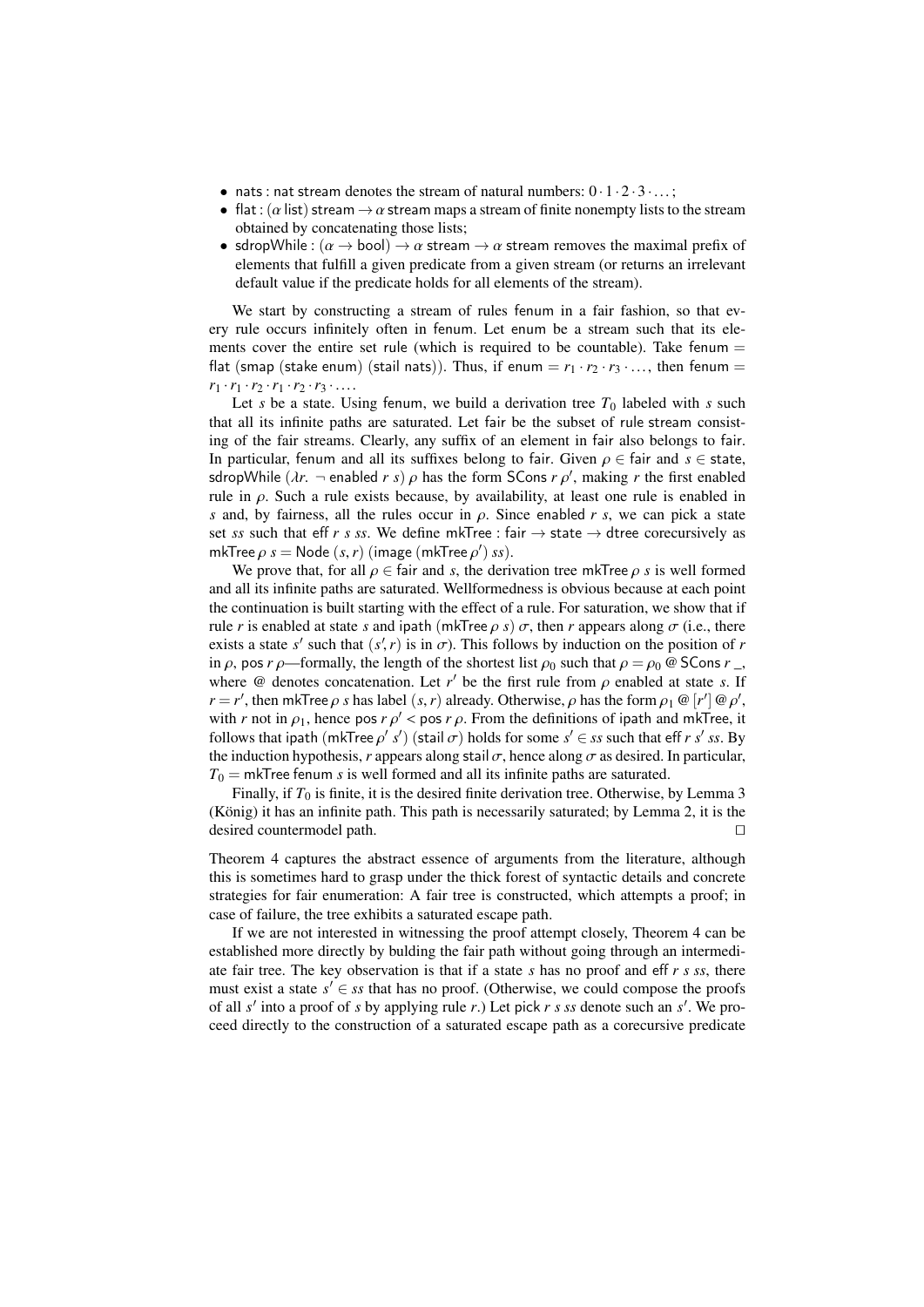mkPath : fair  $\rightarrow$  { $s \in$  state. *s* has no proof}  $\rightarrow$  step stream following the same idea as for the previous tree construction: mkPath  $\rho s = S\text{Cons}(s, r)$  (mkPath  $\rho'$  (pick *r s ss*)),<br>where again  $S\text{Cons }r\alpha' = \text{stanhWhile } (\lambda r - \text{enphled }r s)$  a and ss is such that eff r s ss where again SCons  $r \rho' =$  sdropWhile  $(\lambda r. -$  enabled  $r s) \rho$  and *ss* is such that eff  $r s s s$ .<br>Fairness of mkPath  $\rho$  s follows by a similar argument as before for fairness of the tree Fairness of mkPath ρ *<sup>s</sup>* follows by a similar argument as before for fairness of the tree.

Omitting the Availability Assumption. The above result assumes availability and persistence. Among these assumptions, persistence is essential: It ensures that the constructed fair path is saturated, meaning that every rule available at any point is eventually applied. Availability can be added later to the system without affecting its behavior by introducing a special "idle" rule.

**Lemma 5.** A rule system  $\mathcal{R} =$  (state, rule, eff) that fulfills persistence can be trans*formed into an equivalent rule system*  $\mathcal{R}_{idle} = (\text{state}, \text{rule}_{idle}, \text{eff}_{idle})$  *that fulfills both persistence and availability, with* rule<sub>idle</sub> = rule  $\cup$  {IDLE} *and* eff<sub>idle</sub> *behaving like* eff *on* rule *and* eff<sub>idle</sub> IDLE *s ss*  $\Leftrightarrow$  *ss* = {*s*}*.* 

*Proof.* Availability for the modified system follows from the continuous enabledness of IDLE. Persistence follows from the persistence of the original system together with the property that IDLE is continuously enabled and does not alter the state. The modified system is equivalent to the original one because IDLE does not alter the state.  $\Box$ 

<span id="page-8-1"></span>**Theorem 6.** *Given a rule system*  $\Re$  *that fulfills persistence, every state admits a proof over*  $\Re$  *or a countermodel path over*  $\Re$ <sub>idle</sub>.

*Proof.* We first apply Theorem [4](#page-6-1) to the system  $\mathcal{R}_{idle}$  to obtain that every state admits either a proof or a countermodel path, both in this system. And since  $\mathscr R$  and  $\mathscr R_{\mathrm{idle}}$  are equivalent, any proof of  $\mathcal{R}_{\text{idle}}$  yields one of  $\mathcal{R}$ .

### <span id="page-8-0"></span>4 Concrete Completeness

The abstract completeness proof is parameterized by a rule system. This section concretizes the result for the Gentzen system from Section [2](#page-1-0) to derive the standard completeness theorem. Example [1](#page-3-0) recast it as a rule system; we must verify that it fulfills persistence and interpret abstract countermodel paths as actual FOL countermodels.

The Gentzen rules are persistent because they preserve the context surrounding the eigenformulas. For example, an application of AX*<sup>a</sup>* (which affects only the atom *a*) leaves any potential enabledness of  $ALL_{x, \varphi, t}$  (which affects only formulas with All at the top) unchanged; moreover,  $Ax_a$  does not overlap with  $Ax_b$  for  $a \neq b$ . A minor subtlety concerns  $ALLR_{x,\varphi}$ , which requires the existence of a fresh *y*; but since the sequents are finite, we can always find a fresh variable in the infinite set var.

On the other hand, availability does not hold for the proof system; for example, the sequent  $p(x) \ge q(x)$  has no enabled rule. Hence, we need Theorem [6](#page-8-1) and its IDLE rule.

<span id="page-8-2"></span>**Lemma 7.** *If*  $\Gamma \triangleright \Delta$  *admits a countermodel path, there exist a structure*  $\mathscr{S}$  *and a valuation*  $\xi$  : var  $\rightarrow$  *S such that*  $\mathscr{S} \not\models_{\xi} \Gamma \triangleright \Delta$ *.* 

*Proof.* Let  $\sigma$  be a countermodel path for  $\Gamma \triangleright \Delta$  (i.e., a saturated escape path with  $\Gamma \triangleright \Delta$ as the first state). Let  $\Gamma$  be the union of the left-hand sides of sequents occurring in  $\sigma$ ,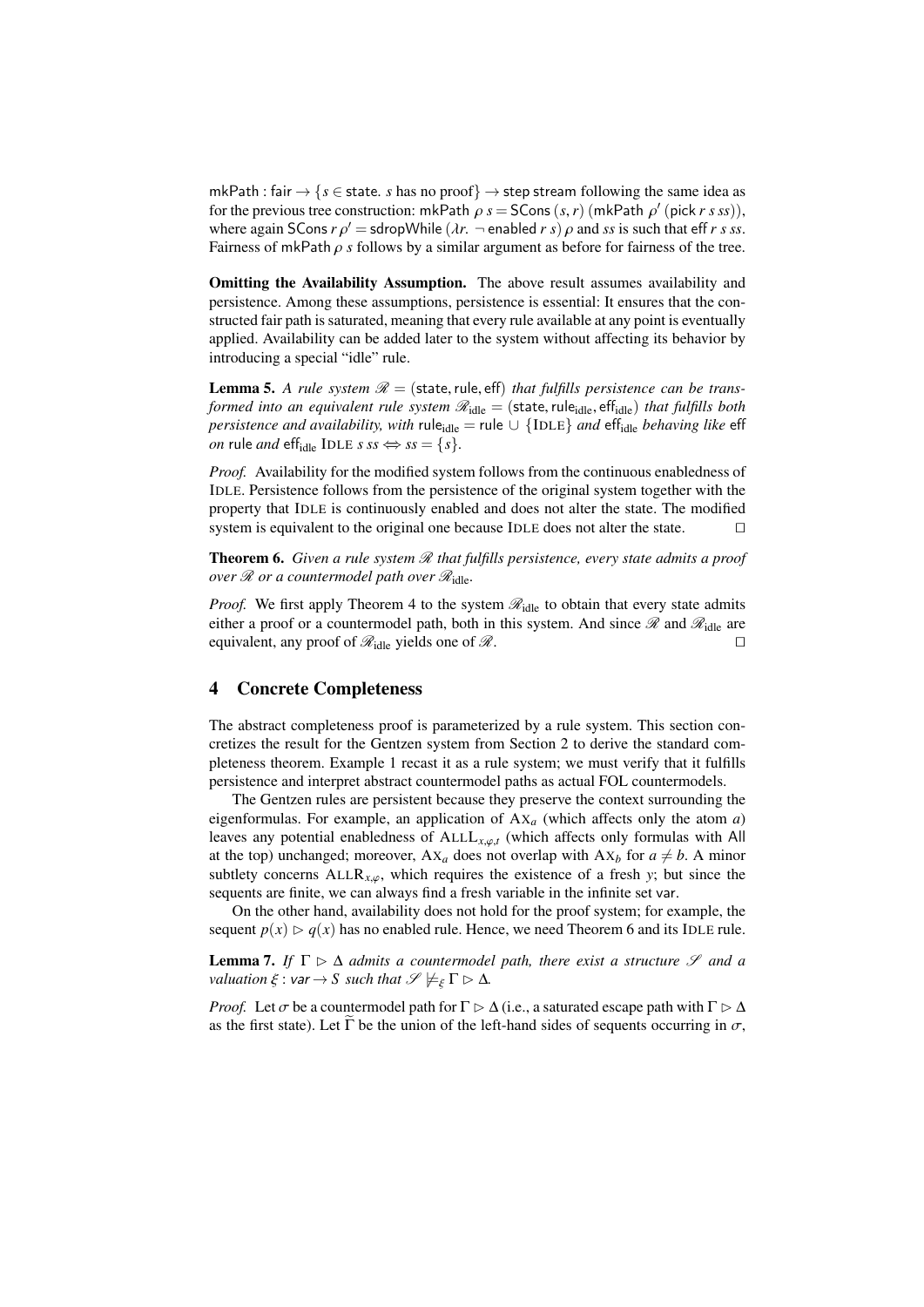and let  $\widetilde{\Delta}$  be the union of the corresponding right-hand sides. Clearly,  $\Gamma \subseteq \widetilde{\Gamma}$  and  $\Delta \subseteq \widetilde{\Delta}$ . The pair  $(\tilde{\Gamma}, \tilde{\Delta})$  can be shown to be well behaved with respect to all the connectives and quantifiers in the following sense:

| 1. For all atoms a, Atm $a \notin \Gamma \cap \Delta$ .                                                                      | 5. If Conj $\varphi \psi \in \Delta$ , then $\varphi \in \Delta$ or $\psi \in \Delta$ .<br>6. If All $x \varphi \in \Gamma$ , then $\varphi[t/x] \in \Gamma$ for all t. |
|------------------------------------------------------------------------------------------------------------------------------|-------------------------------------------------------------------------------------------------------------------------------------------------------------------------|
| 2. If Neg $\varphi \in \Gamma$ , then $\varphi \in \Delta$ .<br>3. If Neg $\varphi \in \Delta$ , then $\varphi \in \Gamma$ . | 7. If All $x \varphi \in \Delta$ , there exists a variable y                                                                                                            |
| 4. If Conj $\varphi \psi \in \Gamma$ , then $\varphi \in \Gamma$ and $\psi \in \Gamma$ .                                     | such that $\varphi[y/x] \in \Delta$ .                                                                                                                                   |

These properties follow from the saturation of  $\sigma$  with respect to the corresponding rules. The proofs are routine. For example, if All  $x \varphi \in \Gamma$  and *t* is a term, ALLL<sub>*x*, $\varphi$ ,*t* is enabled<br>in  $\sigma$  and hence eventually taken, ensuring that  $\varphi[t/x] \in \widetilde{\Gamma}$ </sub> in  $\sigma$  and hence eventually taken, ensuring that  $\varphi[t/x] \in \widetilde{\Gamma}$ .

We construct the concrete (Herbrand) countermodel  $\mathscr{S} = (S, F, P)$  as follows. Let the domain *S* be the set term, and let  $\xi$  be the embedding of variables into terms. For each *n*-ary *f* and *p* and each  $t_1, \ldots, t_n \in S$ , we define  $F_f(t_1, \ldots, t_n) = f(t_1, \ldots, t_n)$  and  $P_p(t_1,\ldots,t_n)\Leftrightarrow p(t_1,\ldots,t_n)\in\Gamma.$ 

To prove  $\mathscr{S} \not\models_{\varepsilon} \Gamma \triangleright \Delta$ , it suffices to show that  $\forall \varphi \in \widetilde{\Gamma}$ .  $\mathscr{S} \models_{\varepsilon} \varphi$  and  $\forall \varphi \in \widetilde{\Delta}$ .  $\mathscr{S} \not\models_{\varepsilon} \varphi$ . These two facts follow together by induction on the depth of  $\varphi$ . In the base case, if Atm  $a \in \tilde{\Gamma}$ , then  $\mathscr{S} \models_{\xi}$  Atm *a* follows directly from the definition of  $\mathscr{S}$ ; moreover, if Atm  $a \in \tilde{\Delta}$ , then by property 1 Atm  $a \notin \tilde{\Gamma}$ , hence again  $\mathscr{S} \not\models_{\xi}$  Atm  $a$  follows from the definition of  $\mathcal{S}$ . The only nontrivial inductive case is All, which requires Lemma [1](#page-2-1) (substitution). Assume All  $x \varphi \in \Gamma$ . By property 6, we have  $\varphi[t/x] \in \Gamma$  for any *t*. Hence, by the induction hypothesis,  $\mathscr{S} \models_{\xi} \varphi[t/x]$ . By Lemma [1,](#page-2-1)  $\mathscr{S} \models_{\xi[x \leftarrow t]} \varphi$  for all *t*; that is,  $\mathscr{S} \models_{\xi} \text{All } x \varphi$ . The second fact, concerning  $\widetilde{\Delta}$ , follows similarly from property 7.  $\mathscr{S} \models_{\xi}$  All *x*  $\varphi$ . The second fact, concerning  $\tilde{\Delta}$ , follows similarly from property 7.

**Theorem 8.** *For any sequent*  $\Gamma \triangleright \Delta$ *, we have*  $\vdash \Gamma \triangleright \Delta \vee (\exists \mathcal{S}, \xi, \mathcal{S} \not\models_{\xi} \Gamma \triangleright \Delta)$ *.* 

*Proof.* From Theorem [6](#page-8-1) and Lemma [7.](#page-8-2)

$$
\qquad \qquad \Box
$$

The rule ALLL from Section [2](#page-1-0) stores, in the left context, a copy of the universal formula All  $x \varphi$  when applied backward. This is crucial for concrete completeness since a fair enumeration should try all the *t* instances of the universally quantified variable *x*, which requires availability of All  $x \varphi$  even after its use. If we labeled ALLL as ALLL<sub>x $\varphi$ </sub> instead of ALL $L_{x,\varphi,t}$ , thereby delegating the choice of *t* to the nondeterminism of eff, the system<br>would still be persistent as required by the shatraat completences proof, but I amme? would still be persistent as required by the abstract completeness proof, but Lemma [7](#page-8-2) (and hence concrete completeness) would not hold—more specifically, property 6 from the lemma's proof would fail.

# <span id="page-9-0"></span>5 Further Concrete Instances

Theorem [6](#page-8-1) is applicable to classical FOL Gentzen systems from the literature, in several variants: with sequent components represented as lists, multisets or sets, one-sided or two-sided, and so on. This includes the systems  $G'$ ,  $GCNF'$ ,  $G$ , and  $G$  = from Gallier [\[11\]](#page-13-1) and the systems G1, G2, G3, GS1, GS2, and GS3 from Troelstra and Schwichtenberg [\[37\]](#page-14-6). Persistence is easy to check. The syntax-independent part of the argument is provided by Theorem [6,](#page-8-1) while an ad hoc step analogous to Lemma [7](#page-8-2) is required to build a concrete countermodel.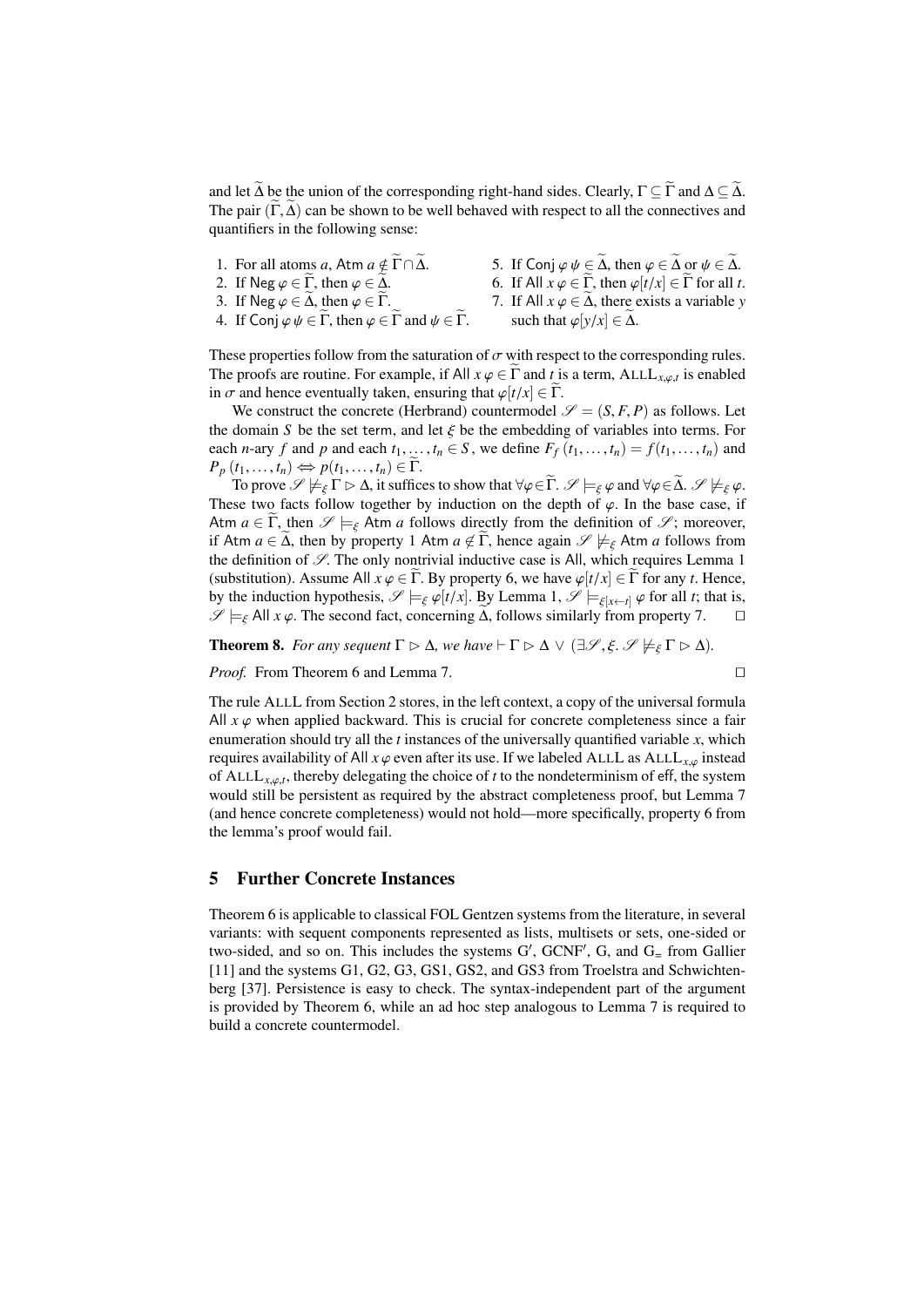Several FOL refutation systems based on tableaux or resolution are instances of the abstract theorem, providing that we read the abstract notion of "proof" as "refutation" and "countermodel" as "model." Nondestructive tableaux [\[15\]](#page-14-7)—including those presented in Bell and Machover [\[1\]](#page-13-5) and in Fitting [\[9\]](#page-13-6)—are usually persistent when regarded as derivation systems. After an application of Theorem [6,](#page-8-1) the argument for interpreting the abstract model is similar to that for Gentzen systems (Lemma [7\)](#page-8-2).

Regrettably, abstract completeness is not directly applicable beyond classical logic. It is generally not clear how to extract a specific model from a nonstandard logic from an abstract (proof-theoretic) model. Another issue is that standard sequent systems for nonclassical variations of FOL such as modal or intuitionistic logics do not satisfy persistence. A typical right rule for the modal operator  $\Box$  ("must") is as follows [\[37\]](#page-14-6):

$$
\frac{\Box \Gamma \rhd \Diamond \Delta, \varphi}{\Box \Gamma \rhd \Diamond \Delta, \Box \varphi} \text{MUSTR}
$$

To be applicable, the rule requires that all the formulas in the context surrounding the eigenformula have  $\Box$  or  $\Diamond$  at the top. Other rules may remove these operators, or introduce formulas that do not have them, thus disabling MUSTR.

Recent work targeted at simplifying completeness arguments [\[26\]](#page-14-8) organizes modal logics as labeled transition systems, for which Kripke completeness is derived. In the proposed systems, the above rule becomes

$$
\frac{\Gamma, w R w' \triangleright \Delta, w' : \varphi \text{ MUSTR}'}{\Gamma \triangleright \Delta, w : \square \varphi} \frac{\text{MUSTR}'}{\text{(w' fresh)}}
$$

The use of labels for worlds  $(w, w')$  and the bookkeeping of the accessibility relation *R* makes it possible to recast the rule so that only resilient facts are ever assumed about makes it possible to recast the rule so that only resilient facts are ever assumed about the context. The resulting proof system satisfies persistence, enabling Theorem [6.](#page-8-1) The Kripke countermodel construction is roughly as for classical FOL Gentzen systems.

#### <span id="page-10-0"></span>6 Formalization and Implementation

The definitions, lemmas, and theorems presented in Sections [2](#page-1-0) to [4](#page-8-0) are formalized in the proof assistant Isabelle/HOL. The instantiation step of Section [4](#page-8-0) is formalized for a richer version of FOL, with sorts and interpreted equality, as required by our motivating application (efficient encodings of sorts in unsorted FOL [\[4\]](#page-13-7)). The formal development is publicly available [\[6,](#page-13-8) [7\]](#page-13-9).

The necessary codatatypes and corecursive definitions are realized using a recently introduced definitional package [\[5\]](#page-13-2). The tree codatatype illustrates the support for corecursion through permutative data structures (with non-free constructors) such as finite sets, a feature that is not available in any other proof assistant.

For generating code, we make the additional assumption that the effect relation corresponds to a partial function  $\mathsf{eff}'$  : rule  $\to$  state  $\to$  (state fset) option, where the Isabelle datatype  $\alpha$  option enriches a copy of  $\alpha$  with a special value None.<sup>[3](#page-10-1)</sup> From this function,

<span id="page-10-1"></span> $3$  In the proof system from Example [1,](#page-3-0) eff is not deterministic due to the rule ALLR. It can be made deterministic by refining the rule with a systematic choice of the fresh variable *y*.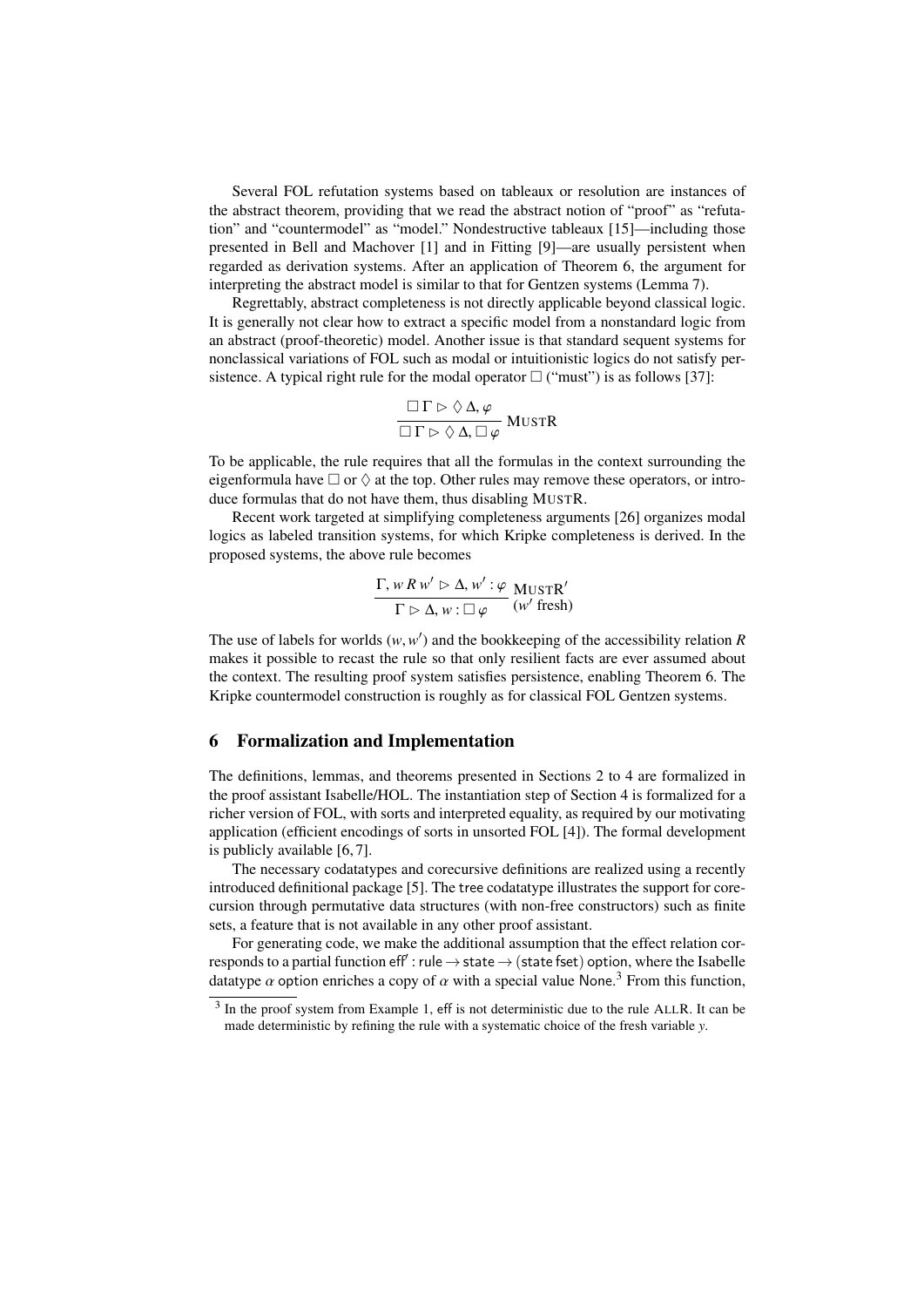we build the relational eff as the partial function's graph. Isabelle's code generator [\[14\]](#page-14-4) can then produce Haskell code for the computable part of our completeness proof—the abstract prover mkTree, defined corecursively in the proof of Theorem [4:](#page-6-1)

```
data Stream a = SCons a (Stream a)
newtype FSet a = FSet [a]data Tree a = Node a (FSet (Tree a))
fmap f (FSet xs) = FSet (map f xs)
sdropWhile p (SCons a \sigma) =
  if p a then sdropWhile p \sigma else SCons a \sigmamkTree eff \rho s =
  Node (s, r) (fmap (mkTree eff \rho') (fromJust (eff r s)))
  where SCons r \rho' = sdropWhile (\r -> not (isJust (eff r s))) \rho
```
Finite sets are represented as lists. The functions is Just:  $\alpha$  option  $\rightarrow$  bool and from Just:  $\alpha$  option  $\rightarrow \alpha$  are the Haskell-style discriminator and selector for option. Since the Isabelle formalization is parametric over rule systems (state, rule, eff), the code for mkTree explicitly takes eff as a parameter.

Although the code generator was not designed with codatatypes in mind, it is general enough to handle them. Internally, it reduces Isabelle specifications to higher-order rewrite systems [\[24\]](#page-14-9) and generates functional code in Haskell, OCaml, Scala, or Standard ML. Partial correctness is guaranteed regardless of the target language's evaluation strategy. However, for the guarantee to be non-vacuous for corecursive definitions, one needs a language with a lazy evaluation strategy, such as Haskell.

The verified contract of the program reads as follows: Given an available and persistent rule system (state, rule, eff), a fair rule enumeration  $\rho$ , and a state *s* representing the formula to prove, mkTree eff ρ *<sup>s</sup>* either yields a finite derivation tree of *<sup>s</sup>* or produces an infinite fair derivation tree whose infinite paths are all countermodel paths. These guarantees involve only partial correctness of ground term evaluation.

The generated code is a generic countermodel-producing semidecision procedure parameterized by the the proof system. Moreover, the fair rule enumeration parameter  $\rho$ can be instantiated to various choices that may perform better than the simple scheme described in Section [3.](#page-2-0)

# 7 Related Work

This paper joins a series of pearls aimed at reclaiming mathematical concepts and results for coinductive methods, including streams [\[31,](#page-14-10) [35\]](#page-14-11), regular expressions [\[32,](#page-14-12) [34\]](#page-14-13), and automata [\[33\]](#page-14-14). Some developments pass the ultimate test of formalization, usually in Agda and Coq, the codatatype-aware proof assistants par excellence: the sieve of Eratosthenes [\[3\]](#page-13-10), real number basics [\[8\]](#page-13-11), and temporal logic for red–blue trees [\[25\]](#page-14-15).

So why write yet another formalized pearl involving coinduction? First, because we finally could—with the new codatatype package, Isabelle has caught up with its rivals in this area. Second, because, although codatatypes are a good match for the completeness theorem, there seems to be no proof in the literature that takes advantage of this.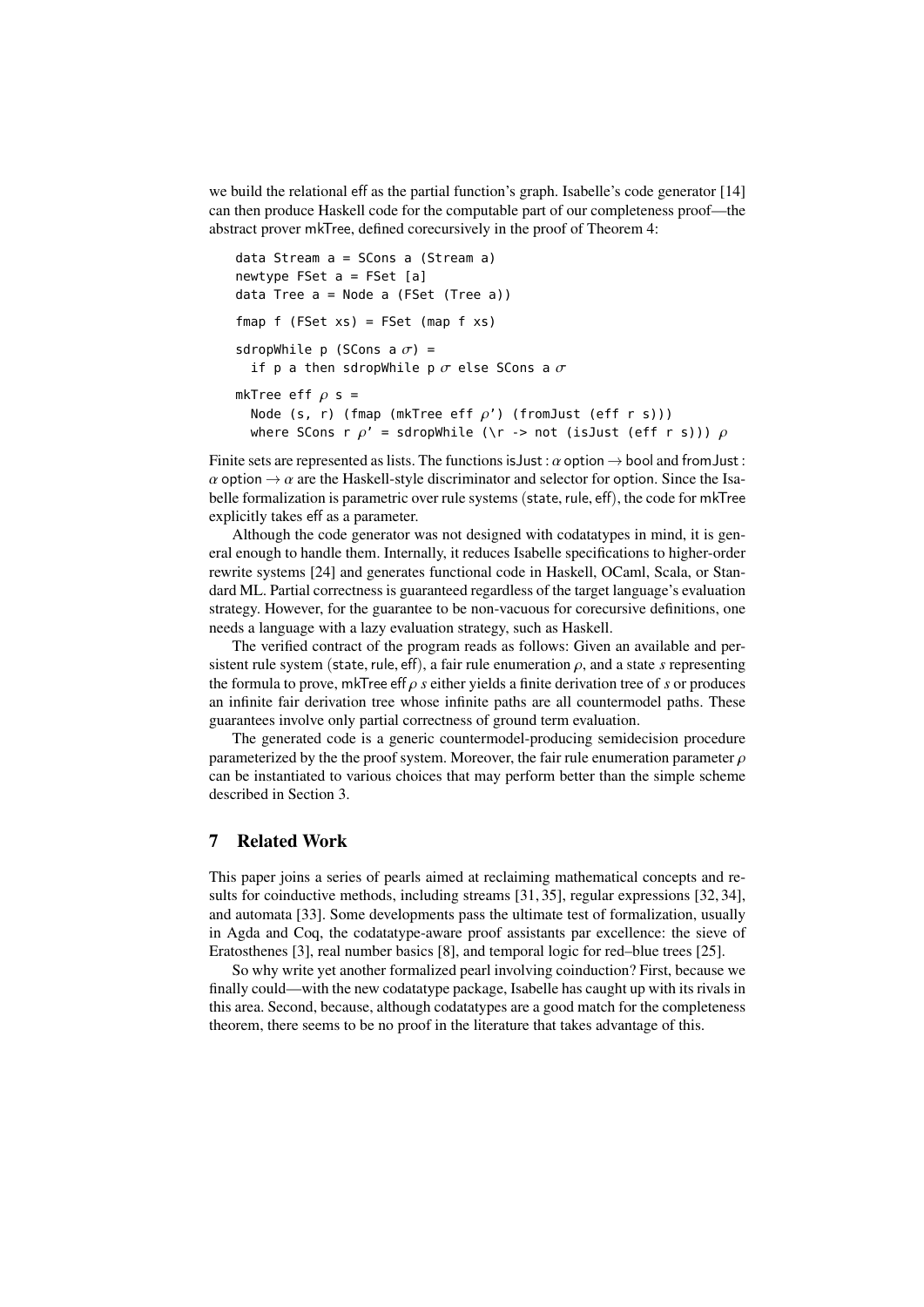While there are many accounts of the completeness theorem for FOL and related logics, most of them favor the more mathematical Henkin style, which obfuscates the rich structure of proof and failure. This preference has a long history. It is positively motivated by the ability to support uncountable languages. More crucially, it is negatively motivated by the lack of rigor perceived in the alternative: "geometric" reasoning about infinite trees. Negri [\[26\]](#page-14-8) gives a revealing account in the context of modal logic, quoting reviews that were favorable to Kripke's completeness result [\[21\]](#page-14-16) but critical of his informal argument based on infinite tableau trees.<sup>[4](#page-12-0)</sup> Kaplan [\[19\]](#page-14-17) remarks that "although the author extracts a great deal of information from his tableau constructions, a completely rigorous development along these lines would be extremely tedious."

A few textbooks venture in a proof-theoretic presentation of completeness, notably Gallier's [\[11\]](#page-13-1). Such a treatment highlights not only the structure, but also the algorithmic content of the proofs. The price is usually a lack of rigor, in particular a gap between the definition of derivation trees and its use in the completeness argument. This lack of rigor should not be taken lightly, as it may lead to serious ambiguities or errors: In the context of a tableau completeness proof development, Hähnle [\[15\]](#page-14-7) first performs an implicit transition from finite to possibly infinite tableaux, and then claims that tableau chain suprema exist by wrongly invoking Zorn's lemma [\[15,](#page-14-7) Definition 3.16].[5](#page-12-1)

The completeness theorem has been mechanized before in proof assistants. Schlöder and Koepke, in Mizar [\[36\]](#page-14-18), formalize a Henkin-style argument for possibly uncountable languages. Building on an early insight by Krivine [\[22\]](#page-14-19) concerning the expressibility of the completeness proof in intuitionistic second-order logic, Ilik [\[17\]](#page-14-20) analyzes Henkinstyle arguments for classical and intuitionistic logic with respect to standard and Kripke models and formalizes them in Coq (without employing codatatypes).

At least three proofs were developed using HOL-based provers. Harrison [\[16\]](#page-14-21), in HOL Light, and Berghofer [\[2\]](#page-13-12), in Isabelle, formalize Henkin-style arguments. Ridge and Margetson [\[23,](#page-14-22) [30\]](#page-14-23), in Isabelle, employ proof trees constructed as graphs of nodes that carry their levels as natural numbers. This last work has the merits of analyzing the computational content of proofs in the style of Gallier [\[11\]](#page-13-1) and discussing an OCaml implementation. Our formalization relates to this work in a similar way to which our presentation relates to Gallier's: The newly introduced support for codatatypes and corecursion in Isabelle provides suitable abstraction mechanisms for reasoning about infinite trees, avoiding boilerplate for tree manipulation based on numeric indexing. Moreover, codatatypes are mapped naturally to Haskell types, allowing Isabelle's code generator to produce certified Haskell code. Finally, our proof is more abstract and applies to several variants of FOL and beyond.

# 8 Conclusion

The completeness theorem is a fundamental result about classical logic. Its proof is presented in many variants in the literature. Few of these presentations emphasize the algorithmic content, and none of them uses codatatypes. Gallier's pseudo-Pascal code

<span id="page-12-0"></span><sup>4</sup> And Kripke's degree of rigor in this early paper is not far from today's state of the art in proof theory; see, e.g., Troelstra and Schwichtenberg [\[37\]](#page-14-6).

<span id="page-12-1"></span><sup>5</sup> This is the only error we found in this otherwise excellent chapter on tableaux.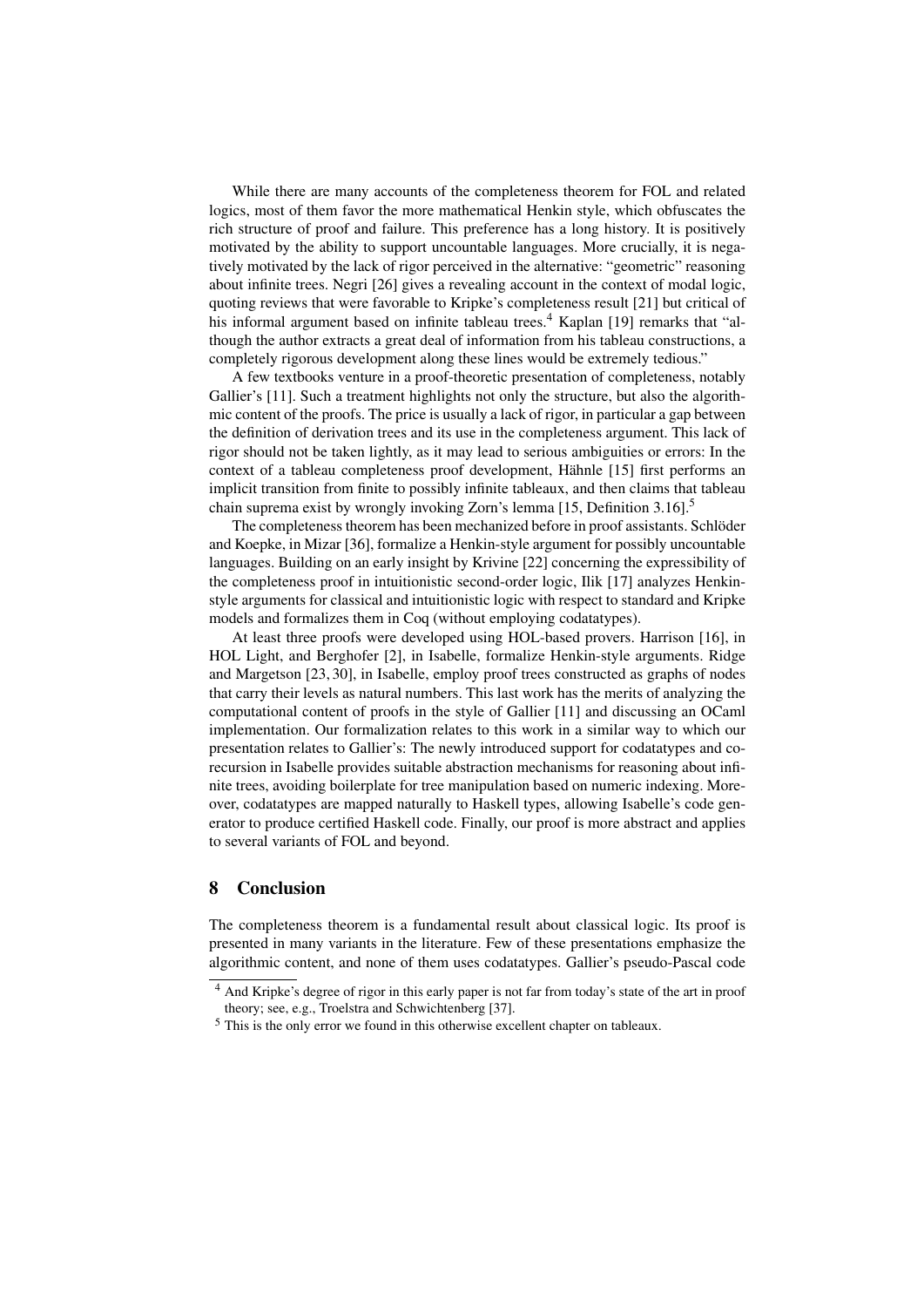is inspiring, but we prefer "pseudo-Haskell," i.e., Isabelle/HOL with codatatypes. In our view, coinduction is the key to formulate an account that is both mathematically rigorous and abundant in algorithmic content. The definition of the abstract prover mkTree is stated rigorously, is accessible to functional programmers, and replaces pages of verbose descriptions.

The advantages of machine-checked metatheory are well known from programming language research, where new results are often formalized and proof assistants are used in the classroom. This paper, like its predecessor [\[4\]](#page-13-7), reported on some steps we have taken to apply the same methods to formal logic and automated reasoning.

Acknowledgment. Tobias Nipkow made this work possible. Mark Summerfield and the anonymous reviewers suggested many textual improvements to earlier versions of this paper. Blanchette is supported by the Deutsche Forschungsgemeinschaft (DFG) project Hardening the Hammer (grant Ni 491/14-1). Popescu is supported by the DFG project Security Type Systems and Deduction (grant Ni 491/13-2) as part of the program Reliably Secure Software Systems ( $RS<sup>3</sup>$ , priority program 1496). Traytel is supported by the DFG program Program and Model Analysis (PUMA, doctorate program 1480). The authors are listed alphabetically.

# References

- <span id="page-13-5"></span>1. Bell, J.L., Machover, M.: A Course in Mathematical Logic. North-Holland (1977)
- <span id="page-13-12"></span>2. Berghofer, S.: First-order logic according to Fitting. In: Klein, G., Nipkow, T., Paulson, L. (eds.) Archive of Formal Proofs. <http://afp.sf.net/entries/FOL-Fitting.shtml> (2007)
- <span id="page-13-10"></span>3. Bertot, Y.: Filters on coinductive streams, an application to Eratosthenes' sieve. In: Urzyczyn, P. (ed.) TLCA 2005. LNCS, vol. 3461, pp. 102–115. Springer (2005)
- <span id="page-13-7"></span>4. Blanchette, J.C., Popescu, A.: Mechanizing the metatheory of Sledgehammer. In: Fontaine, P., Ringeissen, C., Schmidt, R.A. (eds.) FroCoS 2013. LNAI, vol. 8152, pp. 245–260. Springer (2013)
- <span id="page-13-2"></span>5. Blanchette, J.C., Hölzl, J., Lochbihler, A., Panny, L., Popescu, A., Traytel, D.: Truly modular (co)datatypes for Isabelle/HOL. In: Klein, G., Gamboa, R. (eds.) ITP 2014. LNCS, Springer (2014)
- <span id="page-13-8"></span>6. Blanchette, J.C., Popescu, A., Traytel, D.: Abstract completeness. In: Klein, G., Nipkow, T., Paulson, L. (eds.) Archive of Formal Proofs. [http://afp.sf.net/entries/Abstract\\_](http://afp.sf.net/entries/Abstract_Completeness.shtml) [Completeness.shtml](http://afp.sf.net/entries/Abstract_Completeness.shtml) (2014)
- <span id="page-13-9"></span>7. Blanchette, J.C., Popescu, A., Traytel, D.: Formal development associated with this paper. [http://www21.in.tum.de/~traytel/compl\\_devel.zip](http://www21.in.tum.de/~traytel/compl_devel.zip) (2014)
- <span id="page-13-11"></span>8. Ciaffaglione, A., Gianantonio, P.D.: A certified, corecursive implementation of exact real numbers. Theor. Comput. Sci. 351(1), 39–51 (2006)
- <span id="page-13-6"></span>9. Fitting, M.: First-Order Logic and Automated Theorem Proving, Second Edition. Graduate Texts in Computer Science, Springer (1996)
- <span id="page-13-4"></span>10. Francez, N.: Fairness. Texts and Monographs in Computer Science, Springer (1986)
- <span id="page-13-1"></span>11. Gallier, J.H.: Logic for Computer Science: Foundations of Automatic Theorem Proving. Computer Science and Technology, Harper & Row (1986)
- <span id="page-13-0"></span>12. Gödel, K.: Über die Vollständigkeit des Logikkalküls. Ph.D. thesis, Universität Wien (1929)
- <span id="page-13-3"></span>13. Gordon, M.J.C., Melham, T.F. (eds.): Introduction to HOL: A Theorem Proving Environment for Higher Order Logic. Cambridge University Press (1993)